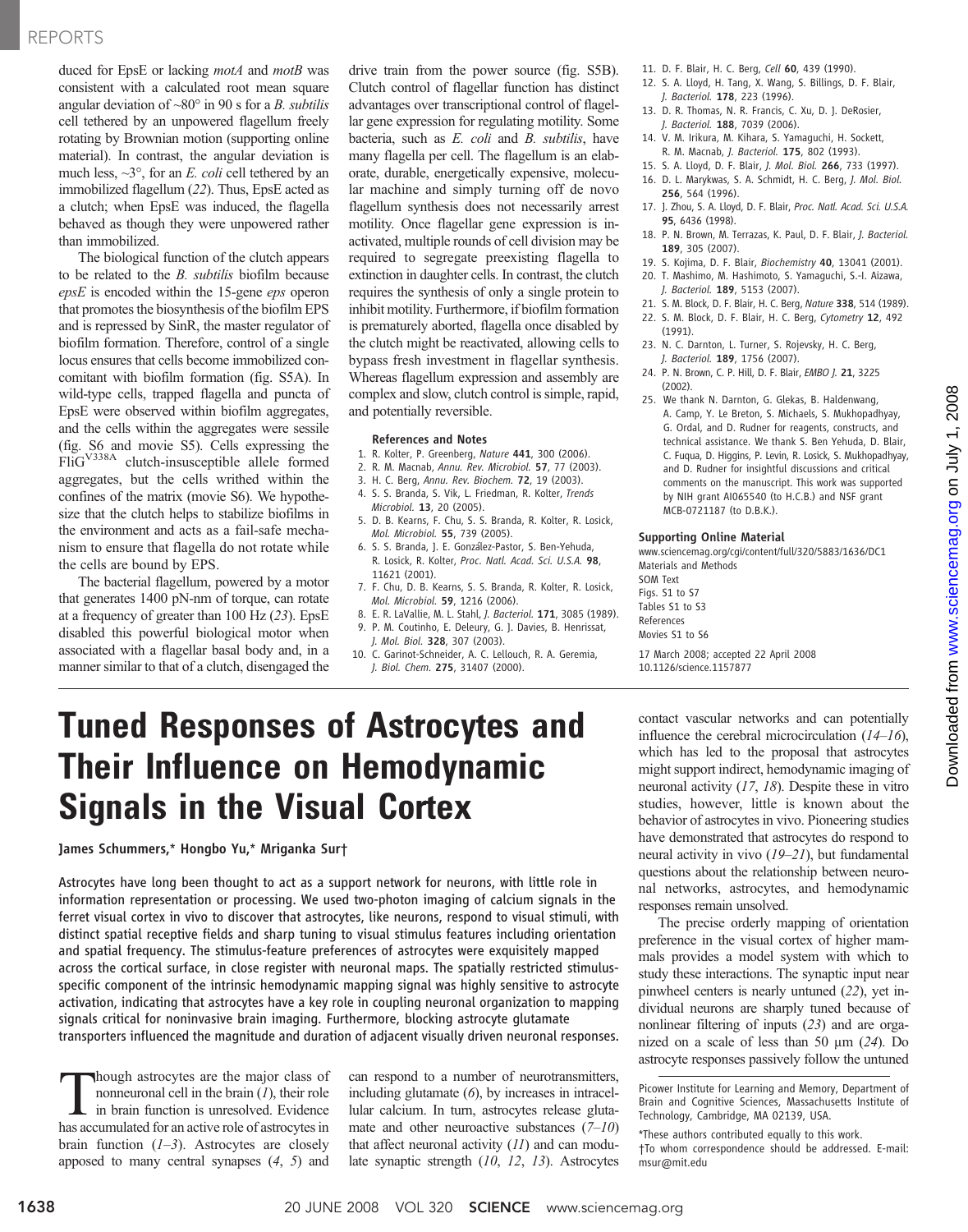inputs, or do they show similar tuning and maps as do their neighboring neurons? Is the spatial resolution of astrocyte activation sufficient to support hemodynamic mapping methods? If so, what influence do astrocytes have on hemodynamic mapping signals? We addressed these issues by performing parallel two-photon calcium imaging of neurons and astrocytes and optical imaging of blood-volume changes in a single, well-characterized model system. We investigated the visual tuning and mapping of astrocytes, along with their influence on hemodynamic signals and neuronal responses, in the primary visual cortex (V1) of ferrets by loading cells with the fluorescent calcium indicator Oregon Green Bapta (OGB1) (25, 26) and the specific astrocytic marker sulfarhodamine101 (SR101) (20) and using two-photon imaging to simultaneously monitor the visual activity of neurons and that of neighboring astrocytes (27) (movie S1).

Our first finding is that astrocytes in the visual cortex respond to visual stimuli with robust increases in calcium concentration. Fig. 1A (left

Fig. 1. Astrocytes have robust visual responses, spatially restricted receptive fields, and stimulusfeature selectivity. (A) Double labeling of a patch of cortex  $120 \mu m$  below the pial surface. From left to right, the panels show cells loaded with the calcium indicator OGB1, astrocyte marker SR101, and merged OGB1 and SR101. Scale bar,  $25 \mu m$ . (B) Time course of visually evoked responses  $(\Delta F/F)$ in the neuron (blue) and astrocyte (red) outlined in the right panel of (A). The stimulus consists of three trials of a drifting grating presented for 5 s (indicated by the thick black bar). (C) Measurements of receptive-field location and extent in a population of neurons and astrocytes, labeled green and purple, respectively, in the merged image at left. Responses of neurons (blue) and astrocytes (red) to vertical (center panel) and horizontal (right panel) bars panel) shows double labeling of a 50-by-50-um square patch of cortex, 120 µm below the pial surface containing neurons and an astrocyte. Fig. 1B shows the responses of the two cells circled in Fig. 1A to a visual stimulus consisting of a drifting grating. The neuron (blue trace) shows a fluorescence increase of close to 10%, which begins at the time of stimulus onset and lasts throughout the duration of the stimulus presentation. The astrocyte response (red trace) also exhibits a stimulus-locked calcium increase, which is delayed roughly 3 to 4 s from stimulus onset (movie S2). Whereas calcium increases in neurons result from spiking activity (28, 29), astrocyte responses are attributable to a delayed release of calcium from internal stores (30). The existence of visually evoked calcium responses in astrocytes led us to ask whether astrocytes have spatially restricted receptive fields, similar to those found in neurons in the visual cortex. We tested the spatial extent of stimuli eliciting astrocyte responses by presenting vertical or horizontal bars moving sequentially across visual space.

Astrocytes responded to stimuli over a similar region of space as neighboring neurons (Fig. 1C). Both the location of maximal response and the extent of the receptive field were comparable in the  $x$  and  $y$  dimensions of space. Contour plots of responses show that nearby neurons and astrocytes have largely overlapping receptive fields (Fig. 1D).

We next examined whether astrocytes have other receptive-field characteristics found in neurons. We first tested orientation tuning with drifting gratings of different orientations. Fig. 1E shows plots of the responses of an astrocyte and a neuron to the presentation of drifting gratings of six orientations, spanning 180° at 30° intervals. The neuron (blue trace in Fig. 1E, middle panels) shows a visual response to a narrow range of orientations, as was expected from previous studies using calcium imaging or direct measurement of firing rate (24, 31, 32). The tuning curve (below) is typical of neurons in ferret V1 (33, 34). The astrocyte (red trace) also has clear orientation tuning (Fig. 1E, right panels). Furthermore, the preferred orientation of the astrocyte is very



swept periodically across the receptive field. Each trace plots the cycle-averaged response for one cell. Scale bar,  $100 \mu m$ . (Insets) Raw responses as a function of time, before aligning the astrocyte and neuron responses by subtracting a constant delay from the astrocyte responses. (Insets) x axis, time (0 to 18 s); y axis,  $\Delta$ F/F (-10 to 20%). (D) Contour plots of the half-maximal response to x and y bars for a subset of neurons and astrocytes. Receptive fields of astrocytes are indicated in red; those of neurons are shown in blue. (E) Responses of a neuron (blue circle) and an astrocyte (red circle) to drifting gratings of varying orientation. Scale bar,  $25 \mu$ m. (Right) Top panels show the responses to six orientations evenly spaced between 0° and 180° as a function of time, as orientation is systematically changed. Stimuli lasting 5 s (dashed lines) are alternated with 5-s blank periods. Bottom panels show the tuning curves computed from the responses above and the Gaussian fits to the curves. (F) Responses of a neuron and an astrocyte (both circled in left panel) to gratings of varying spatial frequency. Scale bar, 25  $\mu$ m. (Right) Responses, in a format similar to that in (E). Spatial frequencies were presented in decreasing order, from 1.33 to 0.04 cycles per degree. Tuning curves were fit with a Gaussian function and are plotted as a function of increasing spatial frequency.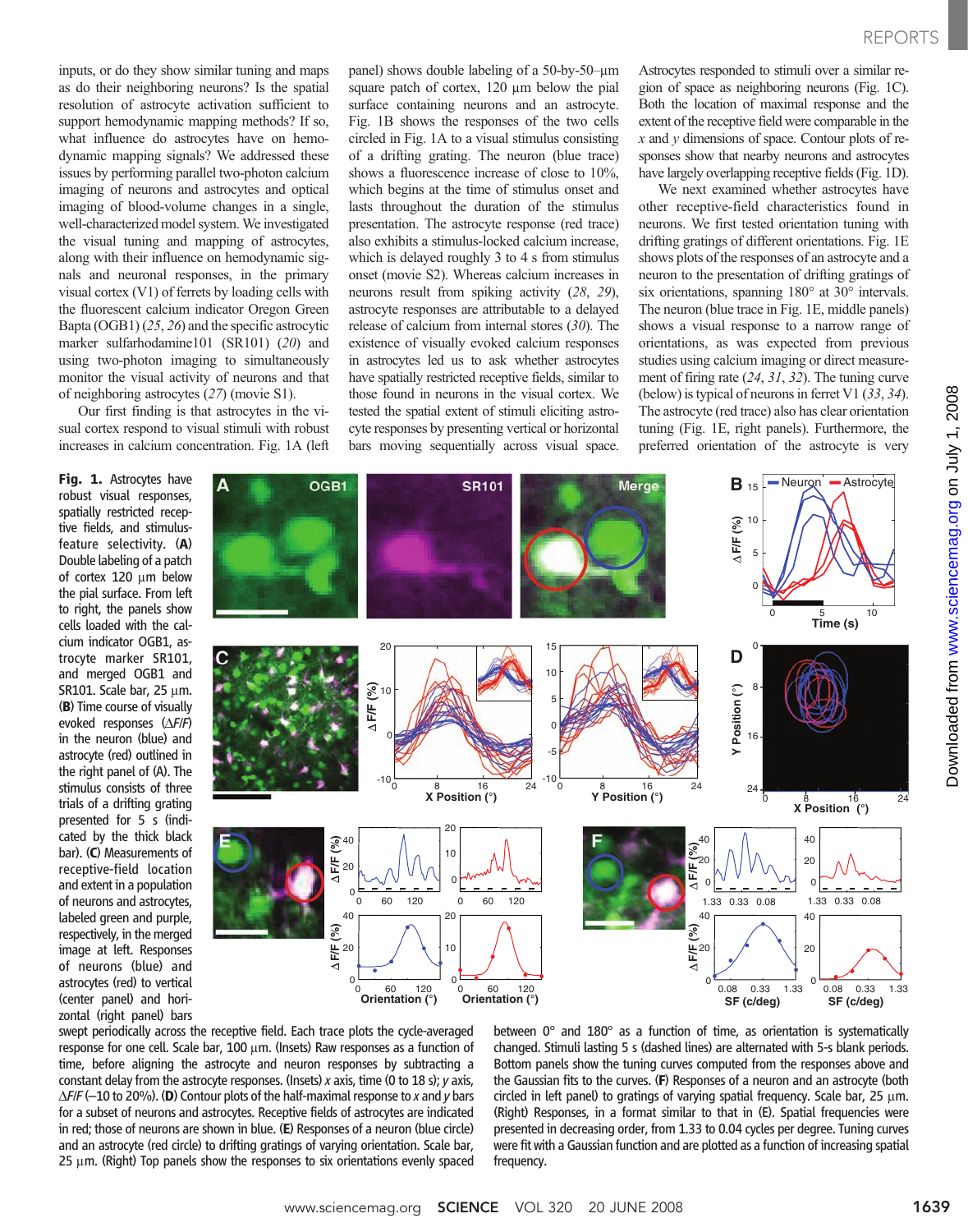similar to that of the nearby neuron, suggesting that there may be spatial alignment of orientation preference between neurons and astrocytes. We also measured the responses of astrocytes to gratings varying in spatial frequency. The neuron in Fig. 1F (middle panels) shows spatial-frequency tuning typical of visual cortical neurons in ferret V1 (35). The astrocyte is also selective for spatial frequency (Fig. 1F, right panels).

We then analyzed the tuning characteristics of astrocytes in more detail. We made OGB1 injections into orientation domains, thus labeling a population of cells with a relatively homogeneous orientation preference, and subsequently obtained high-resolution tuning curves with stimulus sampling at 10° intervals. Astrocytes were even more sharply tuned for orientation than neurons (Fig. 2A). On average, neurons re-

**D**

sponded to a stimulus 20° from the preferred roughly half as much as to the preferred orientation—whereas astrocytes responded only minimally, if at all. We fitted the tuning curves [calculated from fractional change in fluorescence  $(F)$ ;  $\Delta F/F$ ] with a Gaussian function to quantify differences in tuning. There was a significant difference in tuning width, which is apparent in the overlaid tuning curves (Fig. 2B)





Fig. 2. Astrocytes have sharper orientation and spatial-frequency tuning than neurons. (A) Average stimulus-evoked response of a population of neurons (blue,  $n = 80$  neurons) and astrocytes (red,  $n = 69$  astrocytes) from the same regions of the visual cortex to gratings of different orientations. The response of each cell was aligned to its preferred orientation before averaging. The stimulus presentation time for each orientation is indicated by the short black horizontal bars; the display was blank in the intervening intervals. (B) Overlaid Gaussian fits to the tuning curves of all neurons (blue,  $n = 80$ ) and astrocytes (red,  $n = 69$ ). (C) Population histograms of the orientation tuning width, measured as half width at half height, pooled from

three ferrets. Top, neurons ( $n = 143$ ); bottom, astrocytes ( $n = 113$ ). (D) Average stimulus-evoked response of a population of adjacent neurons (blue,  $n = 13$ ) and astrocytes (red,  $n = 17$ ) to gratings of varying spatial frequency. The stimulus presentation time for each spatial frequency is indicated by the black horizontal bars; the display was blank in the intervening intervals. (E) Overlaid Gaussian fits to the tuning curves of all neurons (blue,  $n = 13$ ) and astrocytes (red,  $n = 17$ ). (F) Population histograms of the spatial-frequency tuning width, measured as half width at half height, pooled from three ferrets. Top, neurons  $(n = 49)$ ; bottom, astrocytes  $(n = 47)$ .

Fig. 3. Astrocyte- and neuronal-orientation preference is mapped precisely across the cortical surface. (A) Merged image of SR101 and OGB1 label in a 250 by-250- $\mu$ m patch of cortex 120 um below the pial surface. (B) Single cell–based orientation preference map for the population of neurons labeled in (A). Orientation preference was determined by Gaussian fits to the



data and is coded according to the scale under (I). (C) Single cell–based orientation preference map for the population of astrocytes labeled in (A). (D) Overlaid orientation preference map for neurons and astrocytes. (E) Examples of tuning curves from two neurons [blue traces, indicated





by circles in (B)] and two astrocytes [red traces, indicated by circles in (C)] are shown at right. (F to J) Corresponding analysis to (A to E) for a second injection targeted at a pinwheel center.

50

50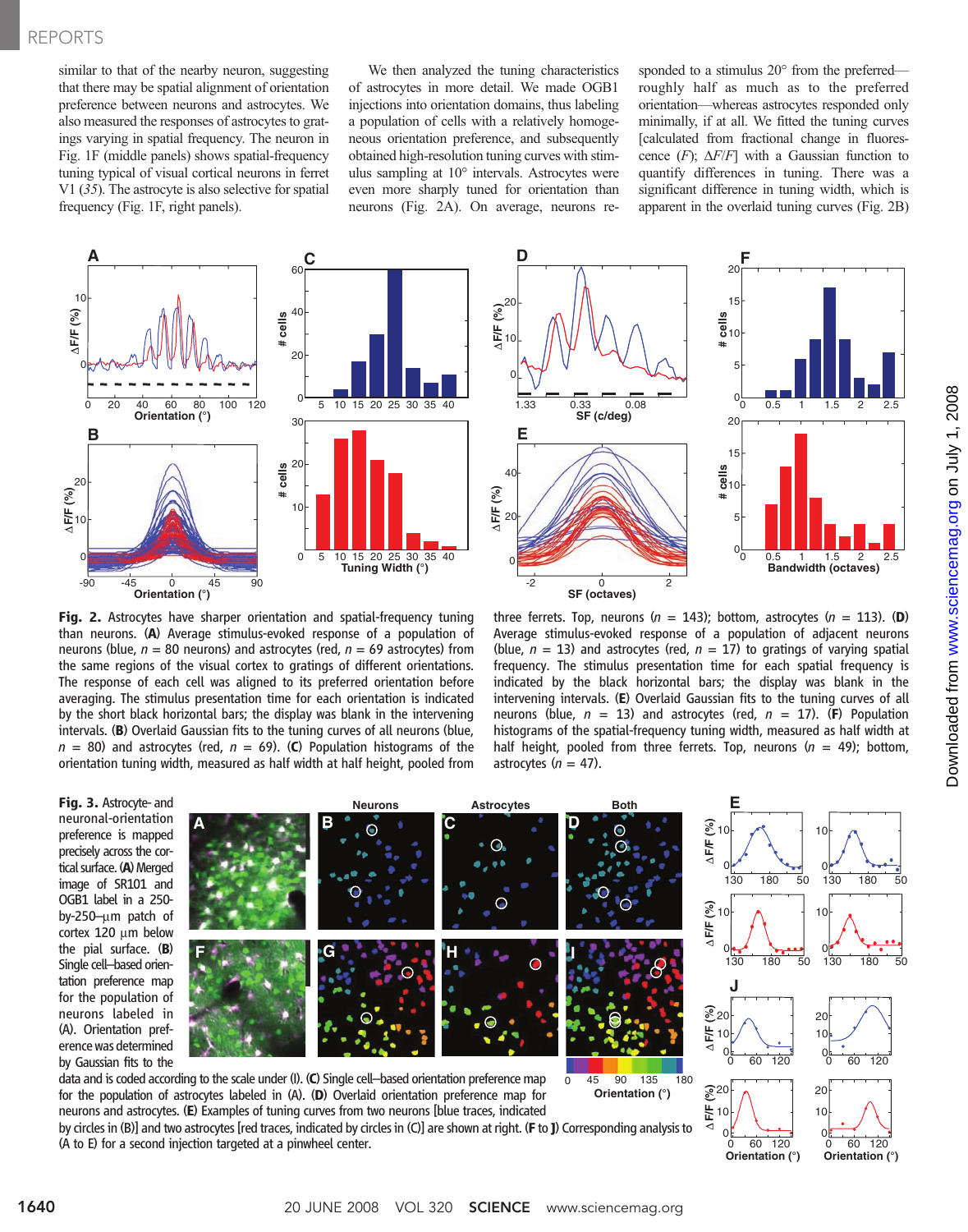www.sciencemag.orgon July 1, 2008

Downloaded from www.sciencemag.org on July 1, 2008

Downloaded from

and in the histograms of half width at half height (Fig. 2C; mean tuning width of neurons,  $24.9^\circ$ ;  $n =$ 143 cells from three ferrets; mean tuning width of astrocytes,  $16.4^\circ$ ;  $n = 113$  cells from three ferrets;  $P \le 0.01$ ; t test).

Next, we quantitatively examined the tuning of astrocyte responses to spatial frequency and compared them with adjacent neurons. Astrocytes were more sharply tuned for spatial frequency than neurons (Fig. 2, D to F). On average, neurons responded to a much broader range of spatial frequencies, especially in the

Fig. 4. Astrocyte calcium responses and the intrinsic optical signal are selectively affected by specific blockers. (A) Dosedependant effect of isoflurane on the responses of neurons and astrocytes. The response amplitude of a field of neurons and astrocytes at different isoflurane levels (0.6, 0.9, 1.2, and 1.5%) is shown. White circles indicate astrocytes, and arrows indicate a representative neuron (N1) and astrocyte (A1) whose time course of visual responses under different isoflurane levels is shown in fig. S5. Scale bar, 50  $\mu$ m. (B) Mean response time courses of the neurons  $(n = 8)$  and astrocytes ( $n = 11$ ) from the field of view in (A). Stimulus time is indicated by the black bar. (C) Average neuron and astrocyte response suppression by high isoflurane ( $n = 33$ ) neurons from four ferrets and 44 astrocytes from four ferrets). Each bar shows data from a single animal and depicts the response level under high isoflurane relative to low. (D) Example of intrinsic-signal optical imaging differential  $(0^{\circ} -$ 90°) maps, computed from 4 to 13 s, during low- and highisoflurane conditions. (E) Plots of the time course of reflectance change ( $dR/R$ , where R is reflectance) (mean  $\pm$ SEM, indicated by error bars) in the example shown in (D). Stimulus was turned on at time 0 s. Blue line, low isoflurane; red line, high isoflurane. Each line shows the average  $\pm$  SEM of five traces under each condition. (F) Summary of mappingsignal suppression by high isoflurane from four ferrets. Each bar shows data from a single animal. (G) Magnitude map for visually driven responses in a field of cells before, during, and after application of the glutamate transporter antagonist TBOA. Astrocytes are circled in white. The position of the TBOA pipette and dual labeling of astrocytes (white) and neurons (green) are shown in far right panel. Arrows mark an astrocyte (A1) and two neurons (N1 and N2) whose time course of visual responses before, during, and after TBOA application is shown in fig. S6. Scale bar, 50  $\mu$ m. (H) Mean ( $\pm$  SEM, indicated by error bars) responses of a population of 13 astrocytes and 25 neurons from the same experiment as in (G) [(G) shows a zoomed-in portion of the entire imaged region] to a continuously changing orientation stimulus before, during, and after TBOA application. The response duration is prolonged during TBOA application. (I) Summary bar plot of the effect of TBOA on astrocyte and neuron responses from three experiments (67 neurons and 32 astrocytes from three ferrets). Each bar shows data from a single animal. (J) Differential intrinsic-signal maps ( $0^{\circ}$  –  $90^{\circ}$ ) before and during TBOA application. TBOA was applied from a cannula positioned at the asterisk. Dotted boxes indicate the portion of the map used to calculate the time course of the mapping signal in (K). (K) Time course of the mappingsignal magnitude (mean  $\pm$  SEM, indicated by error bars), calculated from the portion of the map indicated by the rectangle in the top panel of  $(l)$ . (L) Summary bar plot of the mean  $(\pm$  SEM, indicated by error bars) suppression of the mapping signal by TBOA from three ferrets. Each bar

lower frequency range. The tuning bandwidth of astrocytes (0.8 octaves) was significantly narrower than that of neurons (1.5 octaves,  $P \leq$ 0.01, t test,  $n = 49$  neurons, 47 astrocytes from three ferrets). Furthermore, the preferred response features tended to be clustered, such that groups of nearby neurons and astrocytes have similar preferred orientations (see also below) and spatial frequencies (fig. S1), though with a range of tuning widths.

Neuronal receptive-field tuning preferences are organized into two-dimensional maps across V1 (36–40). We thus asked if the receptive-field properties of astrocytes are organized in a similar manner. Two-photon imaging is well suited to the mapping of cellular activity at single-cell resolution (24, 25, 32). We could therefore simultaneously image the spatial arrangement of neuronal and astrocytic orientation tuning over 250-by-250–mm expanses of the cortex (Fig. 3A). We first analyzed the cellular organization of tuning in an orientation domain, where there is a relatively uniform neuronal preferred orientation. An orientation map of individ-



shows data from a single animal. Error bars throughout the figure indicate SEM.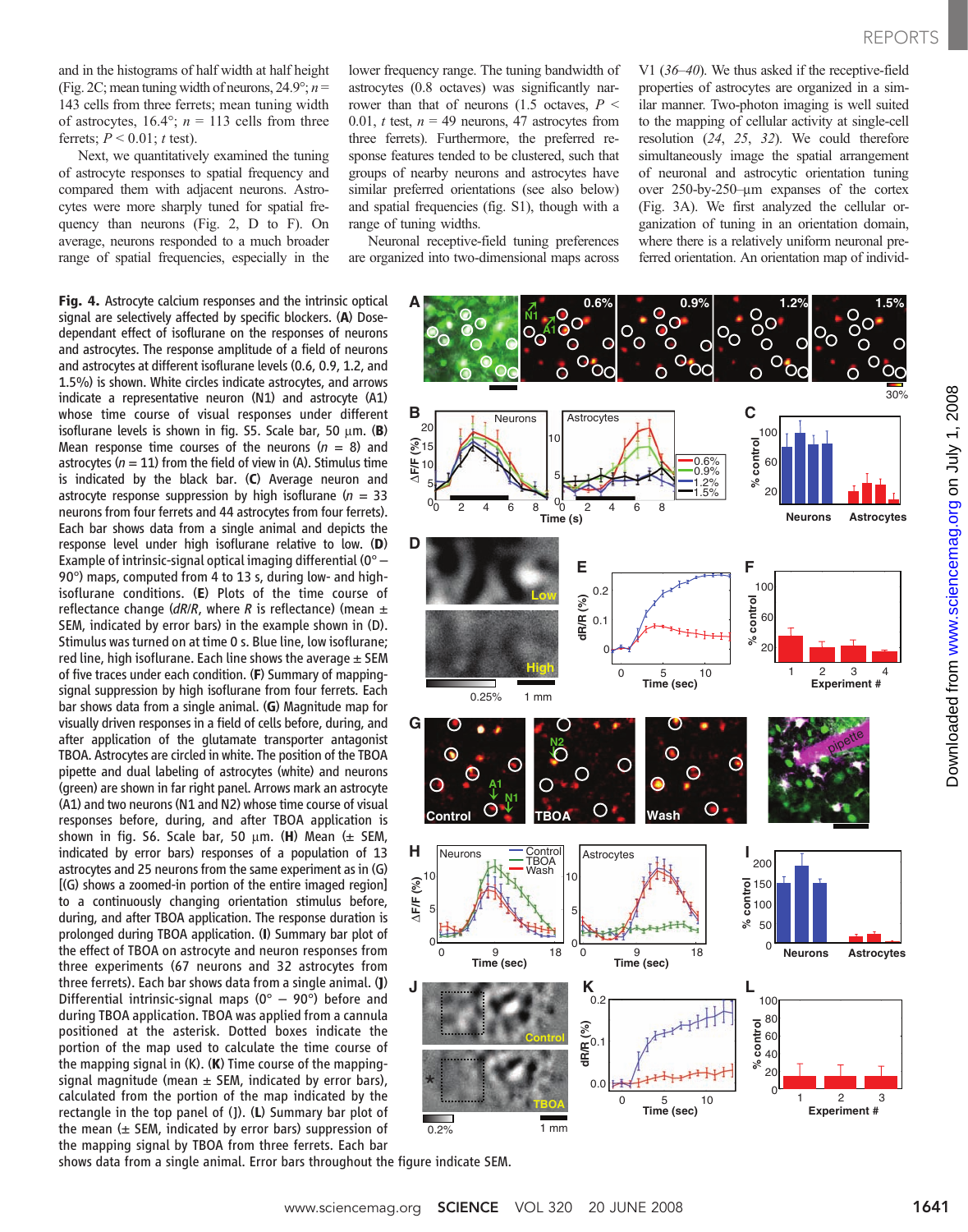## REPORTS

ual cells demonstrates that the spatial organization of neuronal-orientation preference (Fig. 3B) and the organization of orientation preference in the interposed population of astrocytes (Fig. 3C) closely match each other (Fig. 3D). Examples of  $\Delta F/F$  tuning curves of two neurons and two astrocytes are plotted in Fig. 3E. Quantitative analysis of the rate of change and scatter demonstrates that the spatial organization of astrocyte and neuron orientation tuning was indistinguishable within an orientation domain (fig. S2).

Orientation tuning of neurons in V1 is organized with high precision, at the level of individual neurons (24). We were interested to know whether the preferred orientation of astrocytes has a similar degree of organization. To further test the spatial resolution of astrocyte-orientation mapping, we made injections of OGB1 in pinwheel centers and orientation fractures, which are locations in the orientation map where preferred orientation changes dramatically on a short spatial scale  $(50 \mu m)$ . The single cell–based neuron maps closely match orientation maps obtained with optical imaging of intrinsic signals (fig. S3). The example in Fig. 3, F to J, demonstrates that the astrocyte-orientation map was just as precise as that of neurons. The single cell– based orientation map of neurons is shown in Fig. 3G (movie S3). The pinwheel center was remarkably distinct; there was no overlap of orientation preferences across the pinwheel center. The same holds true for astrocytes (Fig. 3H). The overlay of the two maps (Fig. 3I) shows that the alignment of the pinwheel center was matched perfectly. Quantitative analyses demonstrate that the orientation preference of astrocyte responses was mapped just as precisely as that of neuronal responses (fig. S2). Thus, there is a remarkable degree of specificity in the mechanisms responsible for generating and mapping orientation tuning in astrocytes. This is particularly notable, given that the presynaptic activity in the neuropil surrounding a pinwheel is very poorly tuned (fig. S4). In contrast to some situations in vitro where astrocyte activity has been associated with "calcium waves" that propagate through large networks of interconnected cells (41), our data demonstrate that, in vivo, astrocytes behave relatively independently of each other: Each astrocyte is sharply tuned for orientation, and two astrocytes only tens of microns apart can respond to orthogonal stimulus orientations.

The sharp tuning of astrocytes suggests the possibility that a high level of local neuronal activity is necessary to elicit astrocyte responses. In support of this hypothesis, we found that small changes in isoflurane concentration, over a narrow range of concentrations around ~1%, produce a modest reduction of neuronal responses but a dramatic reduction of astrocyte responses (Fig. 4, A to C). Fig. 4A shows the magnitude map for a field of neurons and astrocytes at different concentrations of isoflurane. The responses of astrocytes (circled in white) were reduced in a

dose-dependent manner, with a sharp fall-off between 0.9 and 1.2% (fig. S5). The average reduction in astrocyte responses under high isoflurane  $(>1\%)$  compared with low  $(<1\%)$  was  $77 \pm 14\%$ (44 astrocytes from four ferrets,  $P \le 0.001$  comparing individual animals, t test), whereas neuronal responses were only reduced by  $16 \pm 8\%$ (33 neurons from four ferrets,  $P < 0.001$ , t test) (Fig. 4C).

We have taken advantage of the differential sensitivity of astrocytes and neurons to isoflurane to directly probe the role of astrocytes in translating neuronal-orientation maps into hemodynamic maps. Astrocyte activity leads to vasodilation in vitro  $(14, 16, 42, 43)$  and in vivo (15, 16). However, the spatial scale of astrocytemediated neurovascular coupling is unknown, and this is a critical factor for functional imaging of orientation maps. Spatial blurring of hemodynamic signals would lead to systematic errors of optically imaged orientation maps (44), whereas we find that the optical map matches the neuronal map nearly perfectly (fig. S3). To address the role of astrocytes in the ability to image high-resolution orientation maps with intrinsic signals, we performed optical imaging under identical conditions as our two-photon experiments. We used green (546-nm) light, which emphasizes changes in blood volume (45), and measured the mapping signal from orthogonal stimulus orientations. Concentrations of isoflurane that preferentially reduce astrocyte responses led to a large reduction in the differential orientation maps, with an average mappingsignal reduction of  $77 \pm 9\%$  (Fig. 4, D to F; four ferrets;  $P \le 0.001$ ; t test). Thus, the ability to reliably measure the pinwheel structure of orientation maps with hemodynamic imaging (fig. S3) is probably due to the highly localized engagement of astrocytes by neuronal activity.

One potential concern about these results is that neuronal activity is also reduced, though modestly, by isoflurane, which could possibly lead to direct reduction of the blood-volume response (46–48). We therefore sought a means to block astrocytic responses without interfering with neuronal synaptic transmission. One mechanism to trigger astrocyte responses is the activation of glutamate transporters (49, 50). Astrocyte glutamate transporters provide the major mechanism for glutamate clearance from the synaptic cleft, and their activity tightly regulates the amplitude and kinetics of synaptic transmission in vitro  $(51)$ . Fig. 4G shows the response magnitudes of a field of neurons and astrocytes before, during, and after application of the glutamate transporter antagonist DL-threo-βbenzyloxyaspartate (TBOA) via a visualized pipette. The responses of astrocytes (circled in white) were clearly and significantly reduced (Fig. 4, H and I;  $88 \pm 10\%$  reduction; 32 astrocytes from three ferrets;  $P \le 0.001$ ; t test). The responses of neurons were increased to a lesser extent (58  $\pm$  25% increase, 67 neurons from three ferrets,  $P \le 0.001$ , t test), and some

neurons that were unresponsive in the control condition became measurably responsive during TBOA application (Fig. 4G and fig. S6). Furthermore, neuronal responses were prolonged during TBOA application (Fig. 4H), consistent with an increase in glutamate availability at synapses because it is not cleared by astrocyte transporters. These data demonstrate a key role for astrocytes in regulating the strength and time course of neuronal responses to incoming synaptic inputs.

Having demonstrated that TBOA is an effective means to silence astrocytes without any potential confound from reducing neuronal responses, we next tested the effects of TBOA on stimulus-specific blood-volume responses with optical imaging. TBOA reduced these signals to  $\langle 20\%$  of control (*n* = three ferrets; *P*  $\langle$ 0.001;  $t$  test; Fig. 4, J to L)—a notable effect, given that neuronal responses are actually increased during TBOA application. The orientationselective mapping signals from intrinsic-signal imaging were reduced to a similar extent as those of the astrocyte calcium responses (by  $85 \pm$ 2%; mean of three ferrets; Fig. 4L).

We have demonstrated the visual response properties and detailed organization of astrocytes in the visual cortex. Astrocytes exhibit robust calcium responses to visual stimuli that are dependent on stimulus features and have many of the receptive-field characteristics of neurons. In particular, they have well-defined spatial receptive fields, orientation tuning, and spatial-frequency tuning. What's more, astrocytes are more sharply tuned for orientation and spatial frequency than neurons. Additionally, the orientation preference of astrocytes is exquisitely mapped across the cortex at single-cell resolution, in close register with the neuronal-orientation preference map. This suggests that, in vivo, astrocytes do not necessarily function as a broadly interconnected network [as has been suggested by some in vitro studies (41, 52)], but rather that each astrocyte interacts quasi-independently with a small number of neurons surrounding it. Future work will be necessary to determine whether groups of astrocytes with similar response properties form distinct syncytia. Furthermore, astrocyte calcium responses are a critical step in local hemodynamic regulation, as is commonly measured with intrinsic-signal optical imaging and blood oxygen level–dependent functional magnetic resonance imaging.

Our findings indicate that the spatial scale of synaptic interactions between neurons and astrocytes is extremely precise. In orientation domains, where the presynaptic inputs are highly orientation selective (fig. S4) (22, 23), it is not surprising that astrocytes and neurons have similar orientation tuning. However, at orientation pinwheels, where the inputs are almost untuned (fig. S4) (22, 23) but neurons are sharply tuned because of a combination of the spike threshold and balanced inhibition (23), astrocytes surprisingly have similar orientation preference